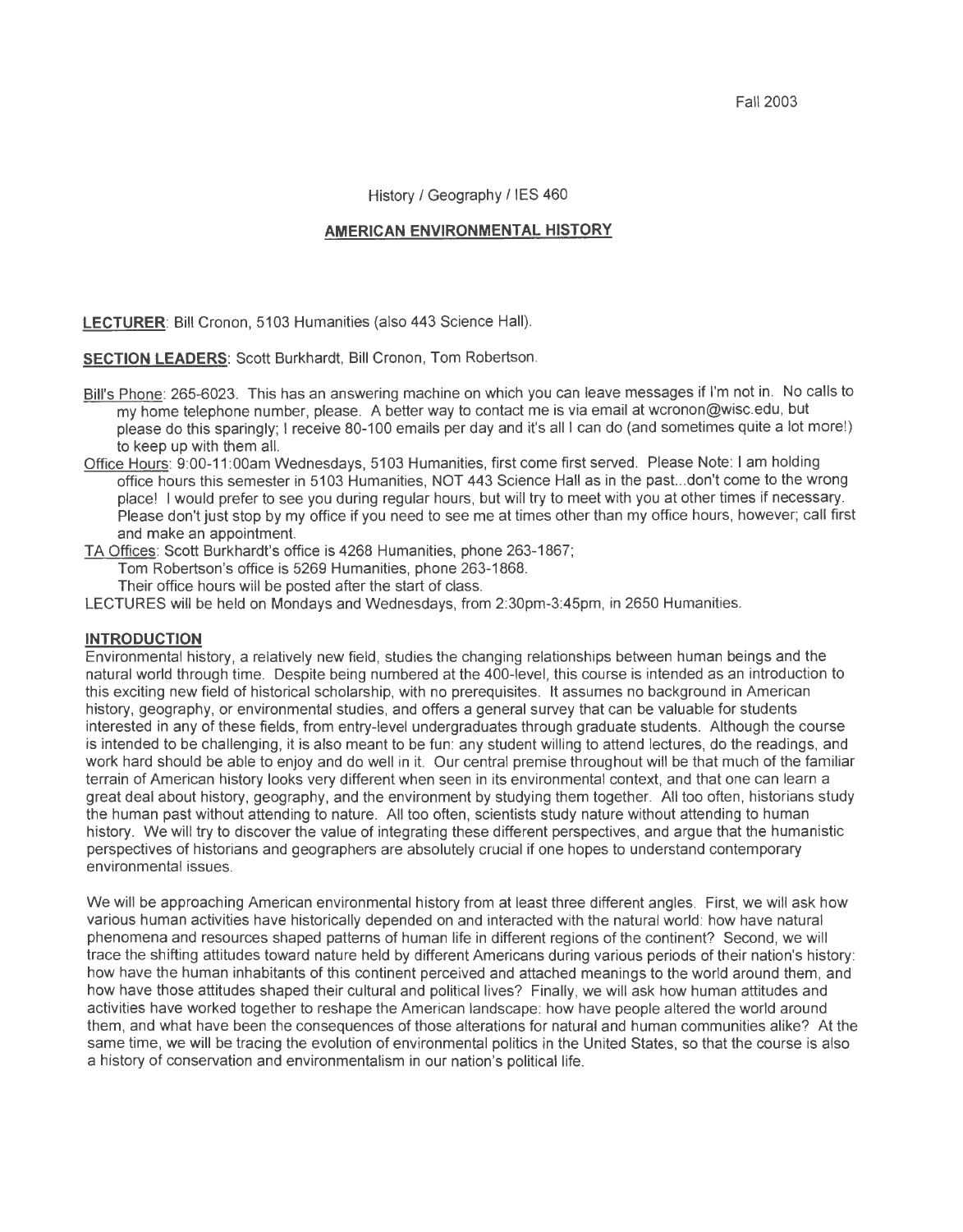## **A NOTE ON THE READINGS**

This syllabus provides a detailed outline of what we'll be covering in the course, and we strongly advise you to refer to it often as you plan your studying. Readings are extensive, averaging 100-200 pages per week, but they are generally not difficult; they have been chosen as much as possible to be fun and provocative as well as informative. All required texts are available at the University Bookstore. They are as follows (call numbers are included):

William Cronon, Changes in the Land, GF 504 N45 C76 2003 Aldo Leopold, A Sand County Almanac, QH81 L56 1966 Adam Rome, The Bulldozer and the Countrvside, GE197 R66 2001 Theodore Steinberg, Down to Earth, GF27 S85 2002. Louis Warren, American Environmental Historv, GF503 A445 2003. Donald Worster, Dust Bowl, F786 W87.

Note that you will not be reading all of these books in their entirety, and all are available on reserve in Helen C. White library or at the Wisconsin Historical Society Library. You needn't purchase all of them, and you should feel free to read library copies or share books with classmates.

#### **COURSE GRADING**

The midterm exam counts for 20% of your grade, and the final for 30% of it; the paper counts for 30%; and section participation for the final 20%. Please note in particular that we take section participation very seriously in this course. Learning how to talk enthusiastically and intelligently about significant subjects is actually one of the most important skills you can learn in college, and this course is a great place to work on that skill. We'll be dealing with interesting readings about historical subjects that have important implications for our present and future, so it shouldn't be hard for you to come to section with questions and comments you'd like to share with other members of the group. Try to make a special effort to get to know not just your section leader, but the other students in your section. We promise this will not only make the course more enjoyable, but will add a lot to what you learn as well.

#### **EXAMINATIONS**

There will be two exams, a midterm and a final, each covering their respective halves of the course in their objective sections; the final will also require you to write comprehensive essays covering the course as a whole.

#### **THE PLACE PAPER** (5-6 pages; 6-10 pages for Honors undergrads and grad students):

This is due at the beginning of lecture on Monday, November 24, and is intended to give you an opportunity actually to do environmental history yourself as a way of synthesizing what you've learned from the entire course. In it, you are to choose some place--either located in Madison or somewhere you know well from your home or travels--and write a brief essay discussing your interpretation of its environmental history, using materials we've studied in the class. Because this is a brief paper, you'll need to think carefully about the aspects of the place you wish to explore in your essay: it is far better to discuss a few aspects well than many aspects superficially. Write a description or tell a story that will explain to the reader how this place came to have the shape and qualities it has today. You should think of this paper is an exercise in historical and environmental interpretation, asking you to read a small patch of landscape as a historical document of past environmental change.

Since we'd like you to be thinking about this paper from the very start of the semester, we'd like to offer you some suggestions for the how best to approach it. Remember that the most important aspect of this assignment is for you to have an experience trying to "read" an actual landscape. We fully understand that you don't know enough environmental history to construct a complete or fully accurate narrative of environmental changes that have shaped your chosen place. What we're looking for instead is that you take a long, careful look at the place and try to see it with unfamiliar eyes, taking nothing for granted but looking at everything you see there as if you'd never seen it before. Then ask how the things you see might have come to be there. (This assignment may go better and be more fun if you imagine that you're a visitor from outer space who's just landed and is trying to make sense of all the strange things you see around you: why on earth do people live this way? How did the lives of earlier inhabitants leave traces that can still be seen?) As the first lecture of the course suggested, the trick is to ask as many questions as you can about landscapes you ordinarily take for granted. (Remember, you can go back and reread that first lecture, which is printed in the book Under an Open Sky: Rethinking America's Western Past, edited by myself; it's on reserve at Helen C. White and the Historical Society under call number F591 U53 1992.) Use materials from the readings and from the lectures to help you think about the kinds of questions you want to ask, and do the best job you can answering those questions with the things you see on the ground. Unless you have a strong background in field ecology, you'd probably do well not to worry too much about trying to identify individual species of plants and animals, though you should at least look closely at these just to see what you can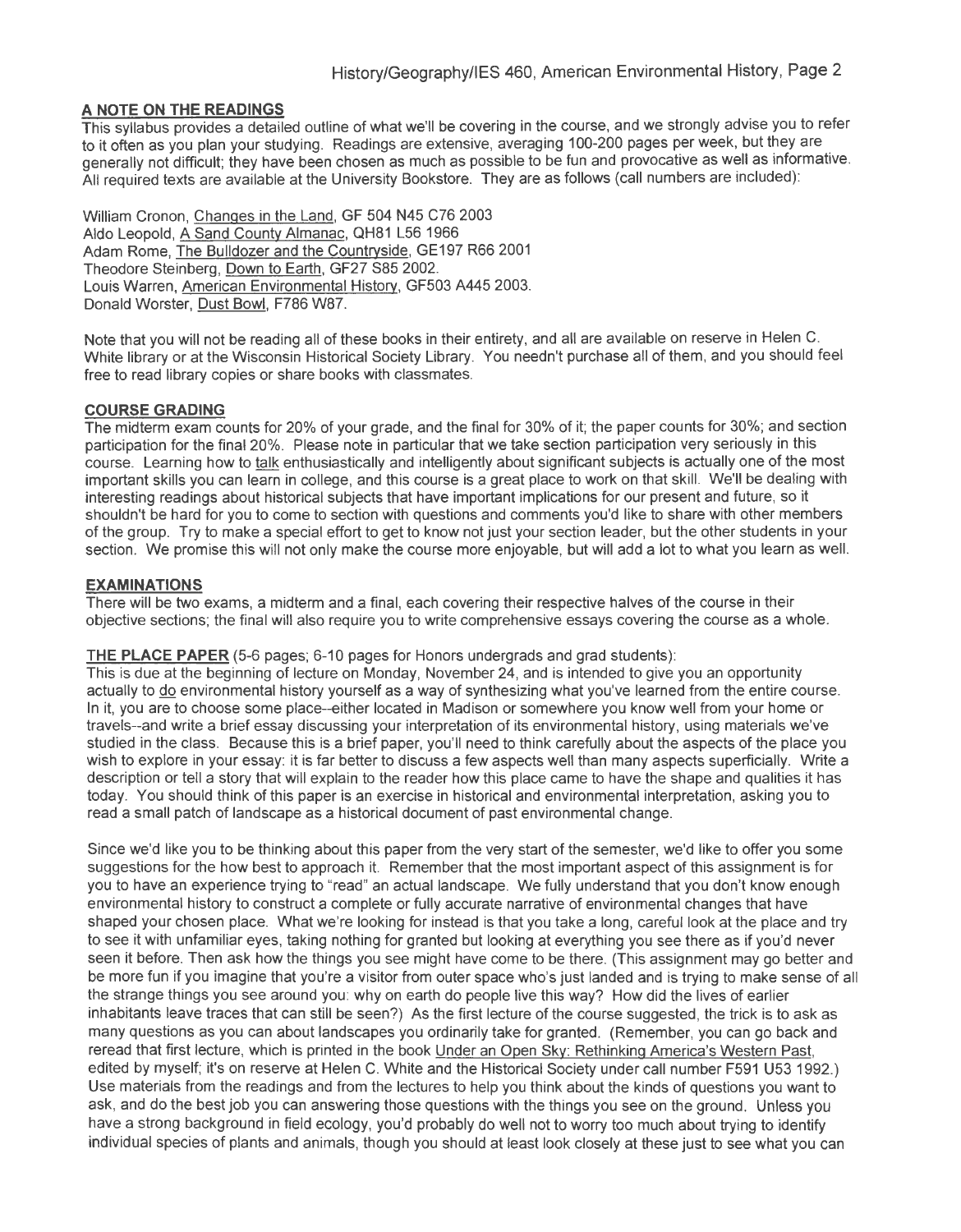figure out about the way they're arranged on the land; more importantly, though, look at the broader patterns of boundaries, buildings, street patterns, fence lines, utility services, etc., instead.

If you're having trouble choosing a place to write about, consider these suggestions right here in Madison; most can easily be applied to other locations as well:

- Walk along a railroad track for a mile or more (the one behind the Kohl Center that has become a bike path west of the intersection of Regent Street and Monroe Street would be a good choice) and think about its relation to the surrounding landscape. Ask how adjacent sites relate to the railroad, and how those relations may have changed with time. In what ways does the railroad divide the surrounding land, and in what ways does it connect it? How might these divisions and connections have changed with time?
- Spend an hour or two in a cemetery and see what you can learn from it as a historical document (the ones on both sides of the Speedway, just beyond Madison's West High School on Regent Street, are excellent for this exercise). What can you learn about the lives of those who are buried there? How long they lived, how they died, what their family relations were, etc.? What does the cemetery tell you about their attitudes toward life, death, and their place in the natural world? How does the physical form of the cemetery itself (as opposed to individual graves) reflect cultural attitudes toward nature?
- Drive or bicycle west from the UW stadium along Regent Street, Speedway, and Mineral Point Road until you're well out into the agricultural countryside (if you can, go as far as Pine Bluff, or even to the point where the road finally ends at Highway 78, which would be a round trip of 20-30 miles). As you drive, look very closely at the changing spatial arrangement of streets, buildings, and settlement patterns. How do houses change? Look at their sizes, styles, presence or absence of garages and porches, nearness to neighboring houses, sizes of front and back yards, relation of residential and non-residential buildings, etc., etc. Look at the presence or absence of green space. As you drive west, you're essentially moving through neighborhoods that were built in each succeeding decade of the twentieth century. The spatial changes you see directly reflect chronological changes in the history of Madison's built environment and its relations to the surrounding landscape.
- Try comparing two different residential neighborhoods in Madison and writing a brief paper on the key differences you notice between them. The City of Madison's Building Inspection Unit in the basement of the old post office at 215 Martin Luther King Boulevard has a series of good pamphlets which take you on guided tours of historic neighborhoods in the city; if you want, you'd be welcome to pick up one or more of these (they're free), take the tour, and write about what you see along the way. Just be careful not to write a paper that only reports what you learn from the tour guide; be sure to look at what you see and write about the landscape itself.
- Find the "Lost City" in the southeast part of the UW Arboretum and see what you can figure out about its past. This is an old failed subdivision from the early twentieth century which is now completely overgrown by the forest (it could be harder to find in deep snow!). You can find a map of where to locate it in the Arboretum visitor's center, and you could read about its past if you want some background in Nancy Sachse's book, 6 Thousand Ages, QK479 S161974.
- Walk to the end of Picnic Point and spend time looking at the skyline of Madison. Think about the different human elements that make up that skyline, and ask yourself how and when they might have come to be there. Then go examine those same elements close up and read what you can from their sites.

Remember, the most important goal of this assignment is to look at a place, ask questions about it, and think about its past with reference to the historical and geographical phenomena you've learned about in this course. This is much harder when you're worrying about it in the abstract than when you're actually doing it. It really doesn't matter what place you pick. You could literally go to anywhere in Madison or your hometown and take a random walk through a neighborhood, thinking about everything you see along the way.

Although this is not primarily a paper based on written documents--we really do want you to have the experience of trying to read an actual landscape--we strongly encourage you to track down at least a few documents that will help you understand the changing landscape of your chosen place. For instance, looking at old photographs can be wonderfully suggestive about how your place has changed in the past. If you're writing about Madison, there are a couple excellent photographic histories of the city and the university which I've placed on reserve at Helen C. White Library: David Mollenhoff's Madison: The Formative Years, F589 M157 M64 1982; and Arthur Hove's The University of Wisconsin: A Pictorial History, LD 6128 H68 1991; there should be copies not just on reserve but in the non-circulating reference collection to; multiple copies of Mollenhoff's heavily illustrated book are in the Geography Library in Science Hall and the Wisconsin Historical Society Library as well. Even if you only spend half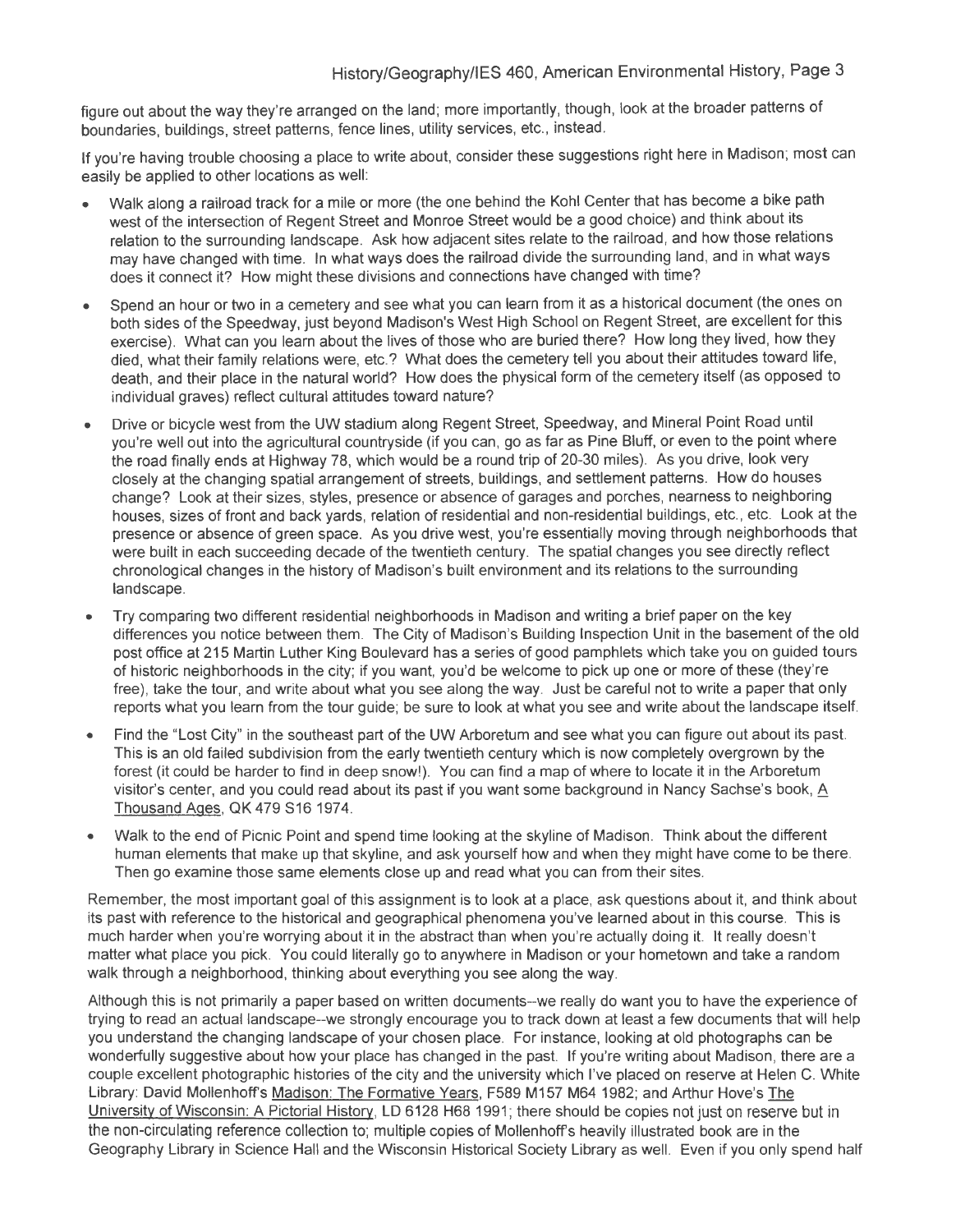an hour looking through these, they could be extremely helpful to you, especially if you're having trouble with the assignment.

There are a number of ways you could learn more about your chosen place. The suggestions I've listed below relate mainly to Wisconsin places, but most would be equally well suited to other parts of the country as well.

- Look at old photographs of your chosen place. The State Historical Society's Iconographic Collection (located in the Archives on the 4th floor) has a vast collection of images of places from Wisconsin and elsewhere. Nothing is better than a picture for helping you see a past place and relate it to the present.
- Look at a series of maps of your chosen place to see how it has changed over time. The Cartographic Collection of the Geography Library in Science Hall can be very helpful here. Aerial photographs might also be very suggestive if they're available.
- If you've chosen an urban place, check out the amazing collection of bird's-eye views, most published during the nineteenth century, that have been digitized on the Library of Congress's American Memory website. The URL for these is: http://memory.loc.gov/ammem/gmdhtml/gmdhome.html . Check under "Cities and Towns" and search for the place about which you're writing, but don't hesitate to explore other parts of the website as well. The American Memory website is an extraordinary source for digital documents: photos, maps, texts, almost anything you can think of.
- Track the changing population of the place in the manuscript census, which is available for every year between 1840 and 1930 except 1890 (for which the census records were destroyed in a fire). Microfilms of the census for every state in the country are available at the Historical Society. These will tell you who lived in a place, their family relationships, their birth places, their occupations, etc. If you're writing about a rural place in Wisconsin, you should also look at the manuscript records of the Agricultural Census, which give you a complete picture of the crops and animals raised on every farm in the state during the census years. These are in the Historical Society too, in the back left corner of the Reading Room.
- If you're studying an urban area, look at old city directories, which often list the residents and businesses of a community not just alphabetically but according to their street address. A directory enables you almost literally to walk down the same street in the past that you've walked down in the present, seeing how the people and businesses have changed in the interval.
- Look at old county atlases or histories for your place. These were published for many counties in the Midwest primarily in the 1870s through the 1890s, so can give you lots of interesting information about your place during the nineteenth century. The Historical Society has an excellent collection.
- In the late 1920s or early 1930s, the Wisconsin Department of Natural Resources produced an extraordinary series of "Land Inventory Maps" which show the uses of land for every township in the state. These are available at the Archives of the Wisconsin Historical Society, and can be very helpful indeed for helping you understand changing rural land use. If you want to go even further back in time, you could look at the original land survey records of the 1830s and 1840s, getting a rough sense of what the land looked like when the first American surveyors came through to impose the grid system upon it.
- And of course: talk with people who have lived in your place for a long time.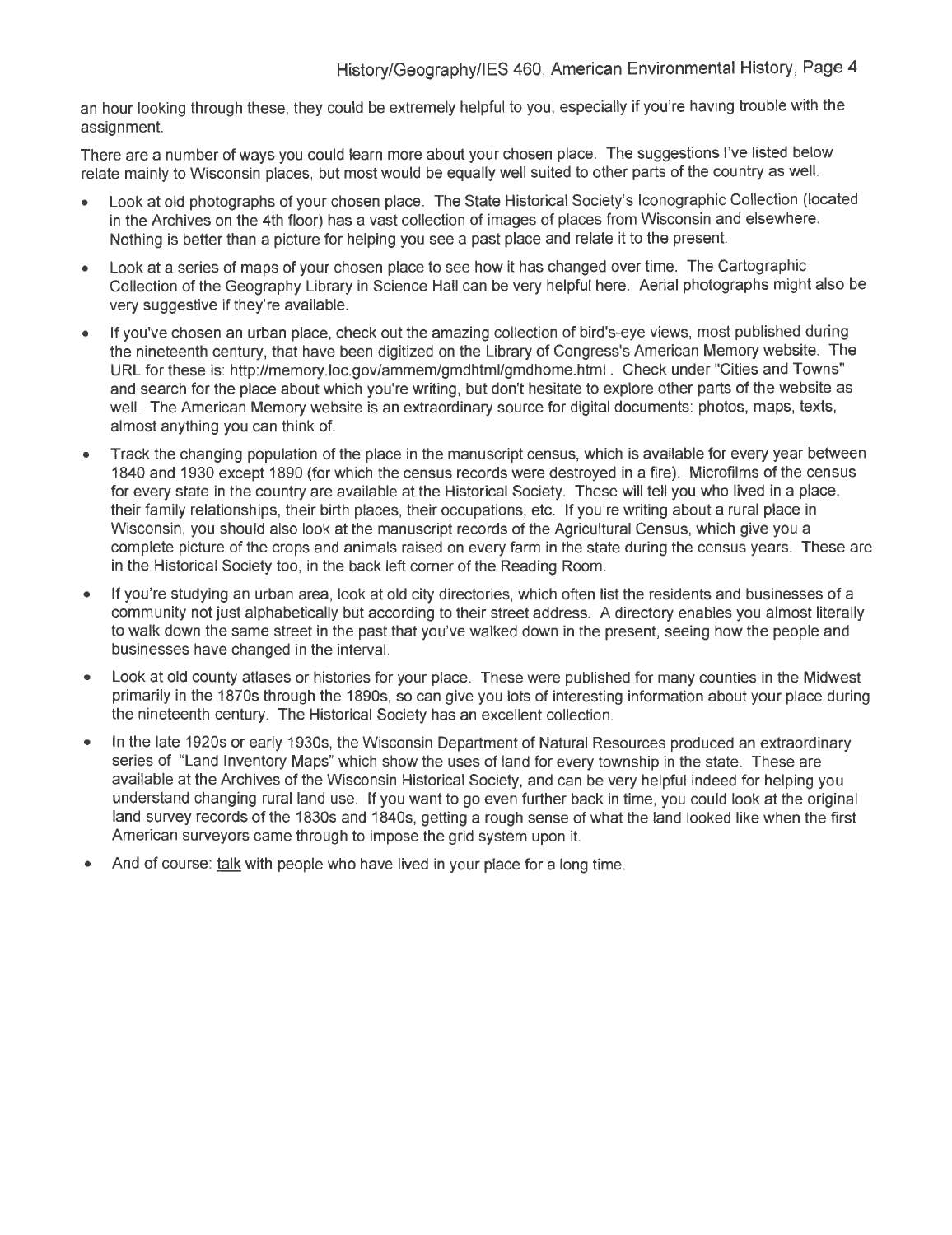# **ADVICE ABOUT HOW TO WRITE YOUR PLACE PAPER (WITH THANKS TO ITS UNKNOWN AUTHOR)**

Finally, here are some tips about how to approach the writing of your place paper, and also about how we'll be grading it. I've adopted these from the excellent writing standards that a colleague at the Nelson Institute for Environmental Studies uses, and my colleague in turn adapted them from rubrics like this that have circulated widely on the Web. 1 would love to be able to give credit to their original author, but haven't been able to determine who that is (if anyone can figure this out, I'd be very grateful to know!). They've been slightly modified to fit this course, but are otherwise borrowed pretty completely from my colleague's rubric.

Your goal in this Place Paper is to offer an original interpretation of your chosen landscape based on your own observations and research on the one hand, and on course readings and lectures on the other hand. We will evaluate your work using the following criteria:

**STRUCTURE:** Begin your paper by introducing the reader to your place, and by orienting the reader to the major questions and interpretive approaches you intend to use for understanding it. It's fine to start with an anecdote or a description of the place if you think that's the best way to proceed, but be sure to clarify early in the paper the main themes you'll be addressing. Following your introduction, build your essay as a series of well-structured paragraphs. Each paragraph should have a topic sentence, and usually 3 to 5 additional sentences that clearly support that topic sentence. Each paragraph should explain one major idea, not 3 or 4. Each paragraph should have a clear connection to the next. Pay attention to transitions! End with a strong conclusion that tells readers what they've learned about your place and why they should care about the interpretation you're offering of its history.

**ANALYSIS:** Why should the reader believe you? What arguments for and against your thesis make sense? How can you disprove counter-arguments, or account for evidence that seems to contradict your thesis? Your analysis should offer new ways to think of the material. All ideas in the paper should flow logically. Your argument should be identifiable, reasonable, and sound. Support your thesis with arguments based on evidence from your chosen landscape and from the primary and secondary sources you've researched. All sources should be clearly and accurately identified in footnotes or endnotes using a consistent citation format from a manual such as Kate L. Turabian's Manual for Writers of Term Papers, Theses, and Dissertations, itself based on the classic Chicago Manual of Style, which has recently been published in a new edition that pays much more attention to Internet resources and forms of citation.

**STYLE:** We will reward clear, active, powerful writing. PLEASE do not use the passive voice. Do not start sentences with "It is....", "There is..." or "There are...." Use active verbs. Revise your paper to remove wordiness, redundancy, passive voice, vagueness, and inactive verbs. Make sure that your grammar and spelling are correct. Careless errors, especially run-ons and comma splices, WILL lower your grade.

For example: This is an example of BAD writing: "It can be shown that farmland on the Great Plains was harmed by poor farming practices."

This is an example of BETTER writing: "Farmers on the Great Plains plowed on steep slopes, causing soil erosion."

What's the difference? In the first sentence, "It can be shown" is in the passive voice, starts with the word "It," and is wordy, redundant filler. The phrase doesn't wake up the reader, and it doesn't convey any meaning. Get rid of it.

The phrase "farmland was harmed" is an example of the passive voice. Do your absolute best to get rid of the passive voice. Your writing will be much more interesting and precise. The passive voice is usually a vague copout: you don't have to say who did what and why. Revising into active voice makes you think about who is responsible. For example, the second example tells us exactly who harmed the soil: "farmers plowed on steep slopes, causing soil erosion."

**ORIGINALITY:** Although you can get a good grade (a B) for presenting arguments developed in lecture and section, an A paper is one that develops original insights and arguments. We strongly encourage you to think for yourselves about the place you've chosen, giving evidence from course materials and readings, but pushing your insights based on your own observations and research.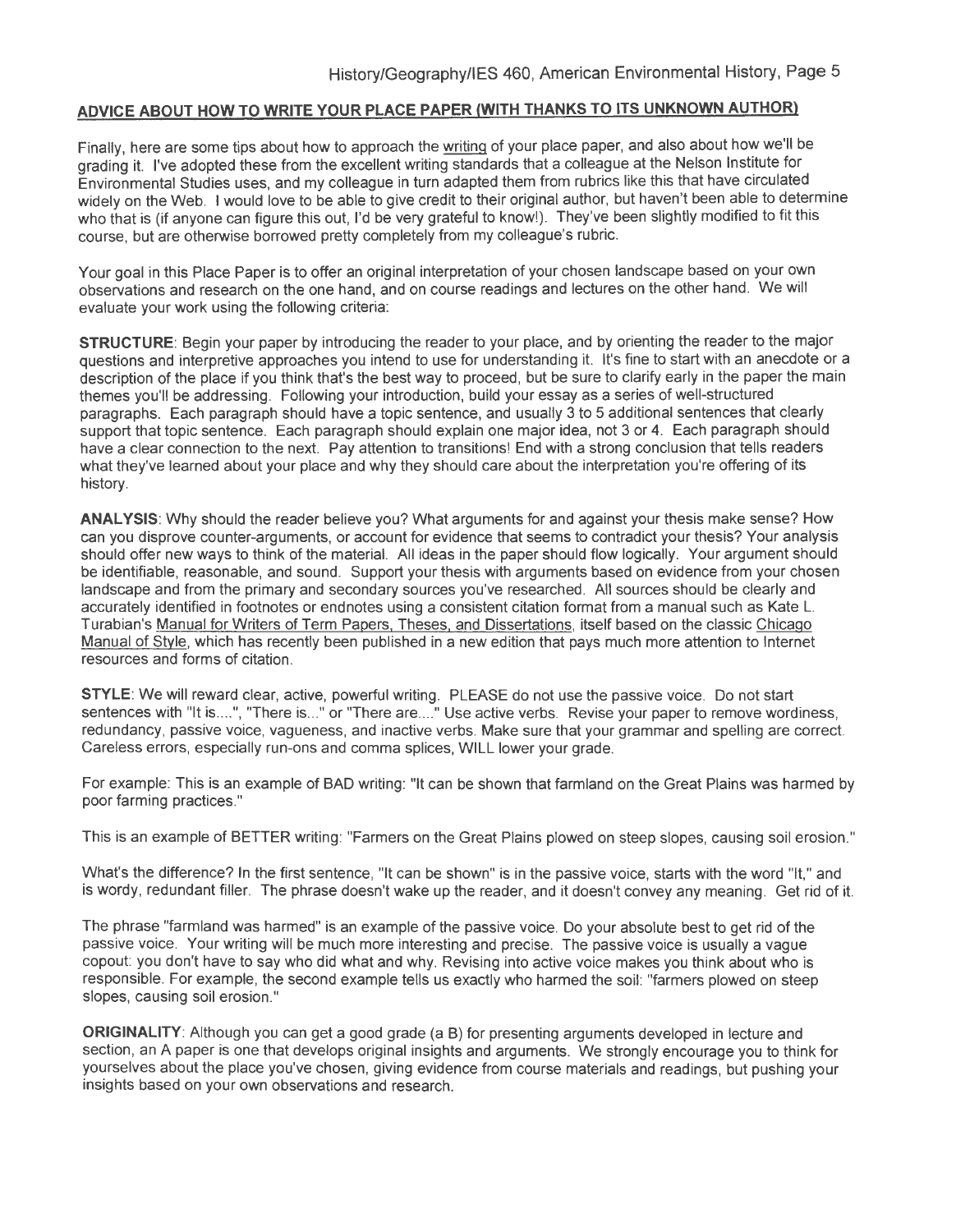#### **GRADING STANDARDS FOR PAPERS:**

**The Superior Paper (A: 94-100) Structure:** Your thesis and narrative are clear, insightful, original, sophisticated, even exciting. Your story and your arguments are well integrated with each other. All ideas in the paper flow logically; your argument is identifiable, reasonable, and sound. You have excellent transitions. Your paragraphs have solid topic sentences, and each sentence clearly relates to that topic sentence. Your conclusion is persuasive.

Analysis: You support every point with at least one example from your primary sources, all of which are flawlessly annotated using a standard citation format. You integrate quoted material into your sentences well. Your analysis is fresh and exciting, posing new ways to think of the material. You anticipate and successfully defuse counterarguments.

Style: Your sentence structure, grammar, spelling, and citations are excellent. You have NO run-on sentences or comma splices. Your writing style is lively, active, and interesting. You use active verbs, and minimize the passive voice. You are not wordy or redundant.

Originality: Your narrative and arguments show a great deal of independent insight and originality.

**The Very Good Paper (AB 88-93) Structure:** Your thesis and narrative are clear, insightful, and original. Your argument flows logically and is sound. You may have a few unclear transitions. You end with a strong conclusion.

Analysis: You give examples to support most points, and you integrate quotes into sentences; your notes are nearly perfect. Your analysis is clear and logical, and even makes sense. You acknowledge counter-arguments.

Style: Your sentence structure, grammar, spelling, and citations are good. You have no more than one run-on sentence or comma splice. Your writing style is solid and clear. You use active verbs, and minimize the passive voice. You are not wordy or redundant.

Originality: Your arguments show independent thought.

**The Good Paper (B 82-87) Structure:** Your thesis and narrative are clear, but may not be insightful, original, or easily identified. Your argument is generally clear and appropriate, although it may wander occasionally. You may have a few unclear transitions, or paragraphs without strong topic sentences. You may end without much of a conclusion.

Analysis: You give evidence to support most points, but some evidence may appear where inappropriate, and not all are accurately cited. Your argument usually flows logically and makes sense, although some gaps in logic may exist. You may fail to address counter-arguments.

Style: Your writing style is clear, but not always lively, active, or interesting. You sometimes use the passive voice. You may become wordy or redundant. Your sentence structure, grammar, and spelling are strong despite occasional lapses.

Originality: You do a solid job of synthesizing material presented in lectures and readings, but do not develop your own insights or conclusions.

**The Borderline Paper (BC 77-81) Structure:** Your thesis and narrative may be unclear, vague, or unoriginal, and may provide little structure for the paper. Your paper may wander, with few transitions, few topic sentences, and little logic. Your paragraphs may not be organized coherently.

Analysis: You give examples to support some but not all points. Your points often lack supporting evidence, or else you use evidence inappropriately, often because there may be no clear point. Your quotes may be poorly integrated into sentences. You may give a quote, but then fail to analyze it or show how it supports your argument. Your logic may fail, or your argument may be unclear. You may not address counter-arguments. Your end may dwindle off without a conclusion.

Style: Your writing style is not always clear, active, or interesting. You use the passive voice, or become wordy or redundant. You have repeated problems in sentence structure, grammar, punctuation, citation style, or spelling. You may have several run-on sentences or comma splices.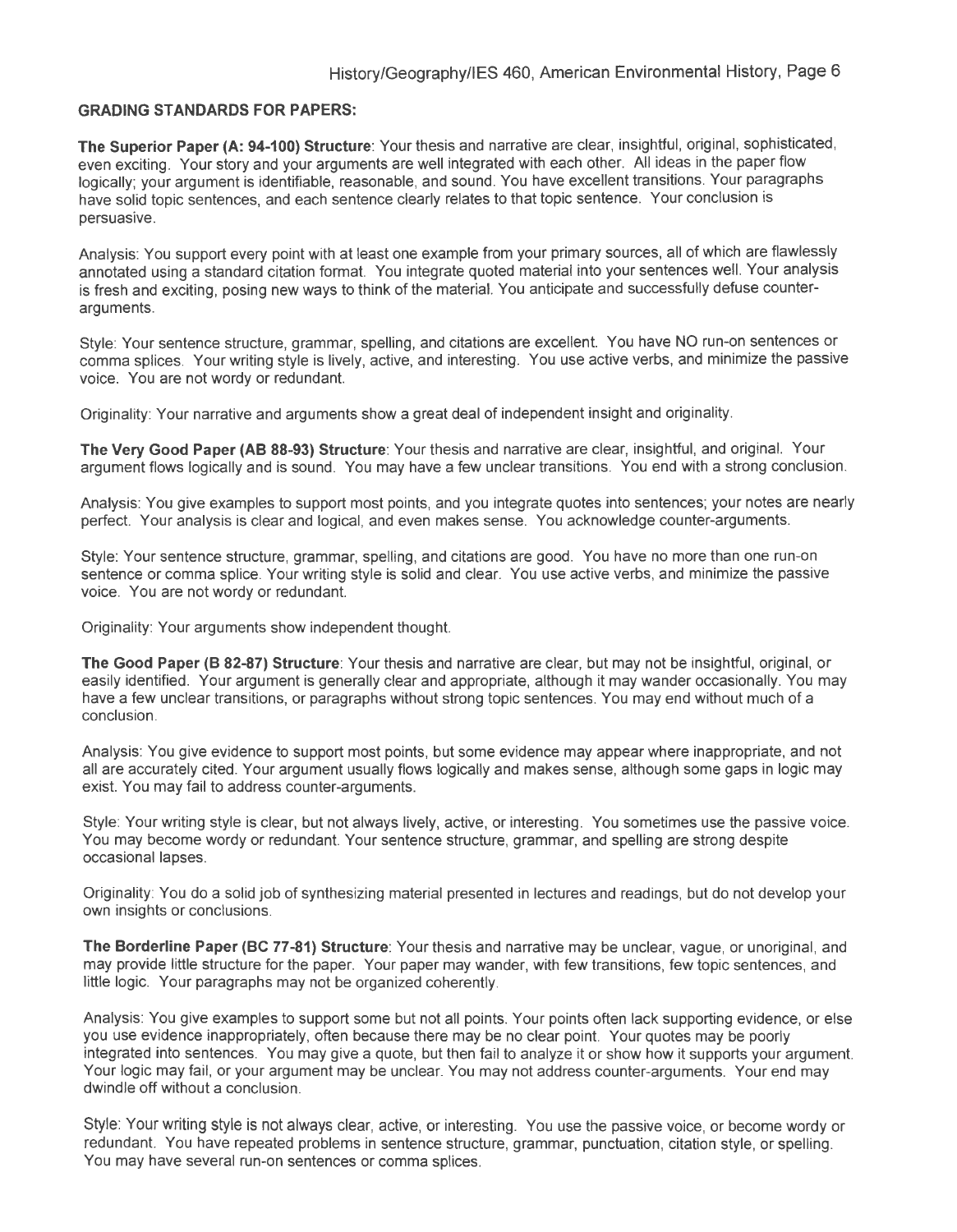Originality: You do a fair job synthesizing material presented in lectures and sections, but do not develop your own insights or conclusions.

**The "Needs Help" Paper (C 70-76) Structure:** Your thesis and narrative are difficult to identify, or may be a bland restatement of an obvious point. Your structure may be unclear, often because your thesis is weak or non-existent. Your transitions are confusing and unclear. Your paragraphs show little structure. The paper is a loose collection of statements, rather than a cohesive argument.

Analysis: Your examples are few or weak. Citations are flawed or missing altogether. You fail to support statements, and the evidence you do give is poorly analyzed or integrated into the paper. Your argument may be impossible to identify. Ideas may not flow at all, usually because there is no argument to support. The view of the topic may seem simplistic, with little effort to grasp possible alternative views.

Style: Your writing has problems in sentence structure, grammar, and diction. You have frequent major errors in citation style, punctuation, and spelling. You may have many run-on sentences and comma splices.

Originality: You do a confusing or poor job synthesizing material presented in lectures and sections, and do not develop your own insights or conclusions.

**The Bad Paper (D or F 0-69):** A bad paper shows minimal lack of effort or comprehension . The arguments are very difficult to understand owing to major problems with mechanics, structure, and analysis. The paper has no identifiable thesis, or an incompetent thesis. It's difficult to tell that you've come to class.

In summary: we ask that you think seriously and creatively about the content of this paper, and that you write it as well as you know how. You will be evaluated for the quality and concision of your prose as well as for the breadth and depth of the thought you put into it. That said, please try to relax and have fun with the essay: it's your chance to play with the ideas in the course, and to test out different ways of looking at this complicated material. **Be forewarned that late essays will be marked down by at least one-third of a grade unless other arrangements are made well prior to the due date.**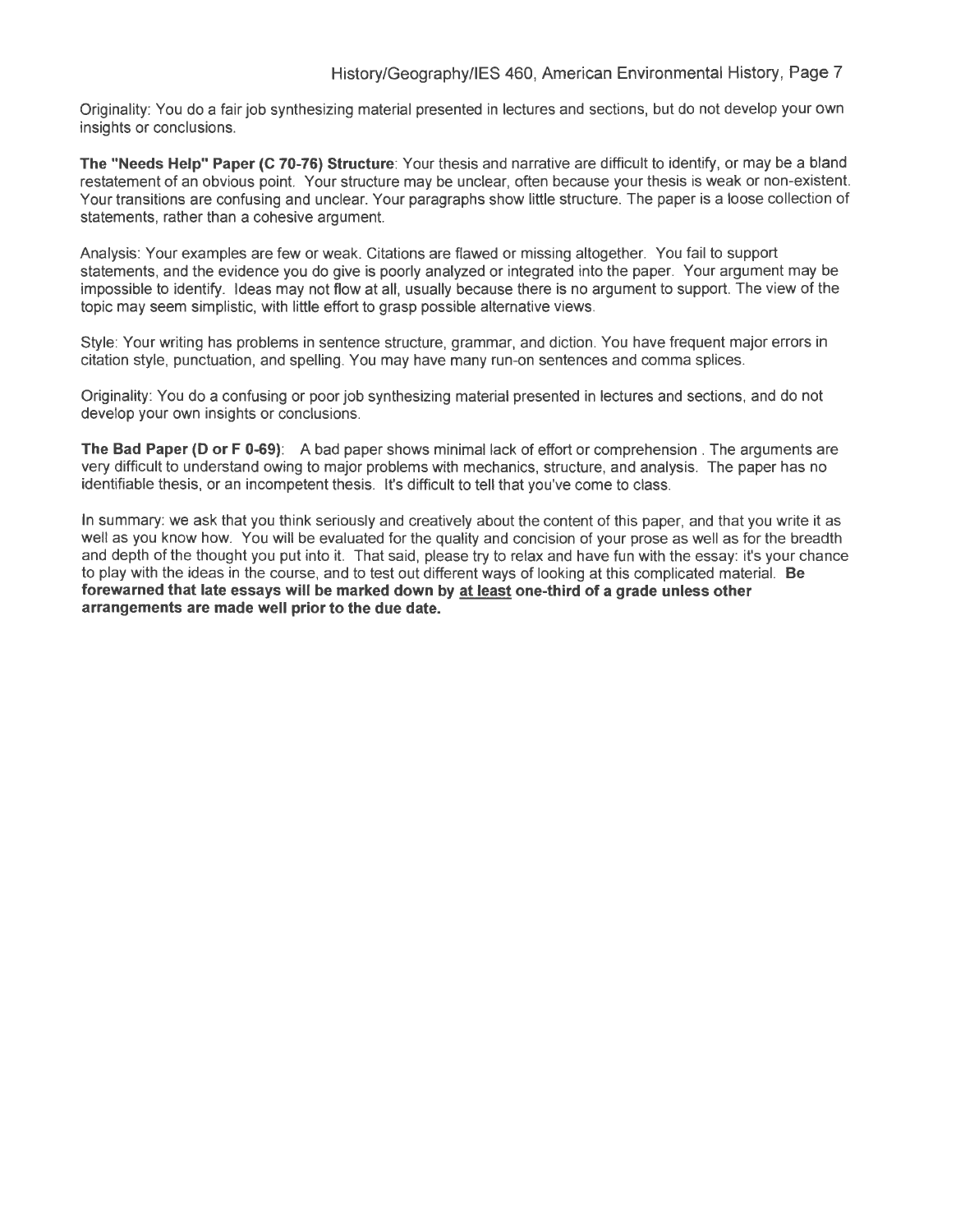# **WEEKLY OUTLINE OF LECTURES AND ASSIGNMENTS**

**IMPORTANT:** In the following outline, lecture topics are arranged into thematic "weeks" that do **NOT** correspond with ordinary calendar weeks, so don't be confused about this. For the purposes of this course, most "weeks" consist of a Wednesday lecture, the following Monday lecture, and the following section; this way, all discussion sections will be assured of having heard the same lectures and done the same readings by the time they meet. Occasionally (usually right before an exam), one of these thematic "weeks" may actually list three lectures. The parenthetic number after each week's title is the approximate number of pages of reading assigned for that week.

#### Week 1: INTRODUCTORY: DOING ENVIRONMENTAL HISTORY (12)

3 Sept: No Lecture today; pick up syllabi; TA's will supply organizational details. 8 Sept: Introduction: Conversing with the Earth SECTION: Steinberg, ix-xii, 3-7; Warren, 1-3.

Week 2: BEGINNINGS (95) 10 Sept: The World That Coyote and Raven Made 15 Sept: Migration, Disease, and Death SECTION: Warren, 4-72; Steinberg, 11-38.

WEEK 3: INVASIONS (196)

17 Sept: Co-Invasion 22 Sept: Selling Animals SECTION: Cronon, Changes in the Land, xi-185; Warren, 95-100.

WEEK 4: REWORKING THE LAND (90)

24 Sept: A World of Fields and Fences 29 Sept: The Flow of the River: Industrial Revolutions SECTION: Warren, 101-59; Steinberg, 39-70.

#### WEEK 5: THE COUNTRY AND THE CITY (84)

1 Oct: The Machine in the Garden: Agricultural Revolutions 6 Oct: Mountain Gloom, Mountain Glory: Sublime and Picturesque SECTION: Romanticism handout; Steinberg, 71-137.

# WEEK 6: LANDSCAPES OF DEATH (49)

8 Oct: Hunters and Hunted 13 Oct: Even the Oceans Fail SECTION: Warren, 160-79; Steinberg, 175-205.

WEEK 7: VISIONS OF PROGRESS (0) 15 Oct:: Improving Nature

16 Oct. **Thursday Night Review Session for Exam (7:00-8:30 P.M.)**  20 Oct: **FIRST EXAM SECTION: NO SECTION THIS WEEK.** 

## WEEK 8. THE CONTRADICTIONS OF PROGRESSIVE CONSERVATION (65)

22 Oct: The Conservation Vision

27 Oct: The Child in the Garden

SECTION: Warren, 180-211; Steinberg, 138-172.

If you're interested, explore Library of Congress's American Memory website on early history of conservation: http://lcweb2.1oc.gov/ammem/amrvhtml/conshome.html

## WEEK 9: ANXIETIES OF A NUCLEAR AGE (157)

29 Oct: Planning Against Disaster

3 Nov: Planning, Prophecy, and the Population Bomb (Guest Lecture by Tom Robertson) SECTION: Worster, Dust Bowl, 3-97, 182-243 (skim remainder if you have time).